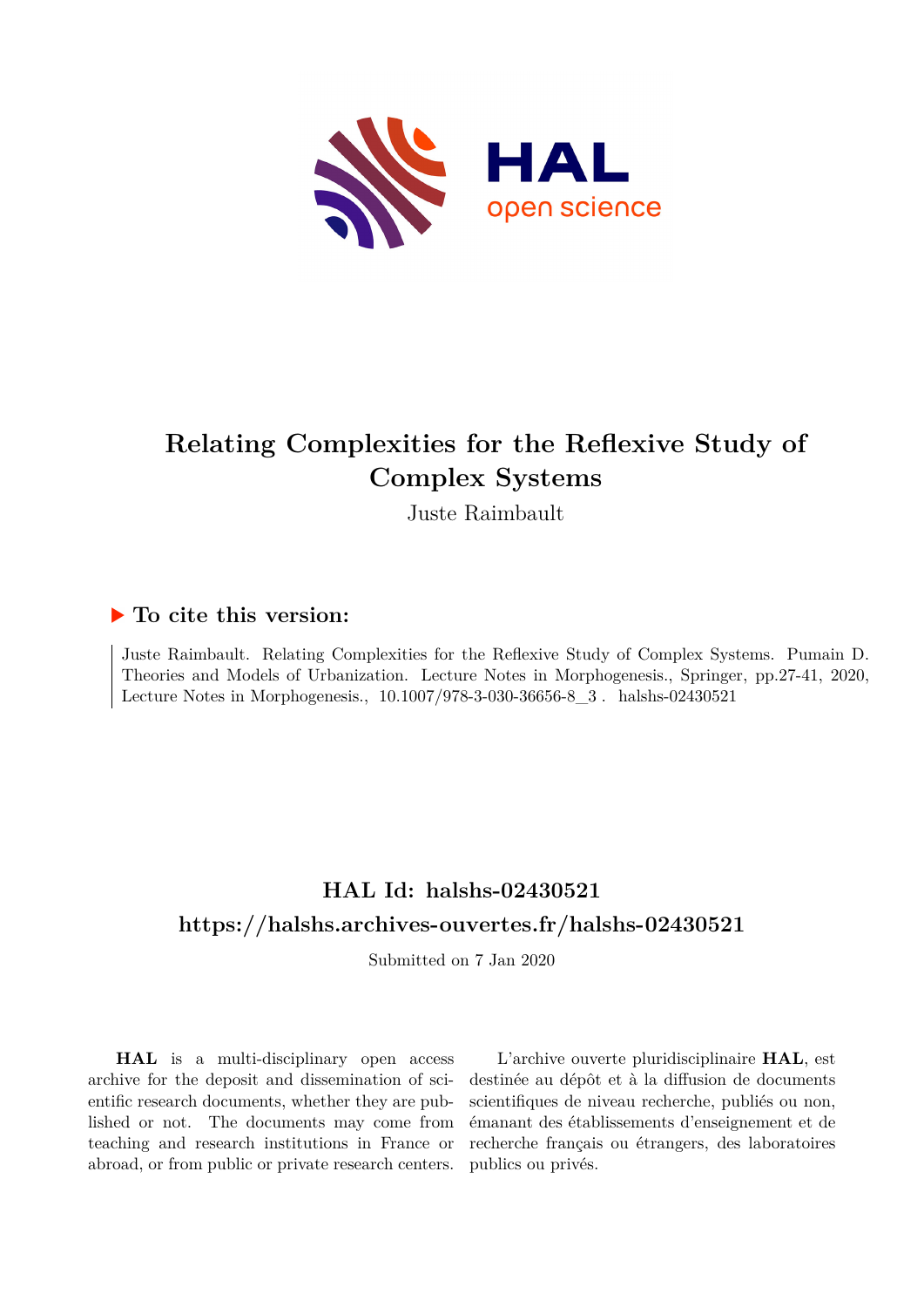## Relating complexities for the reflexive study of complex systems

Juste Raimbault

Abstract Several approaches and corresponding definitions of complexity have been developed in different fields. Urban systems are the archetype of complex socio-technical systems concerned with these different viewpoints. We suggest in this chapter some links between three types of complexity, namely emergence, computational complexity and informational complexity. We discuss the implication of these links on the necessity of reflexivity to produce a knowledge of the complex, and how this connects to the interdisciplinary of approaches in particular for socio-technical systems. We finally synthesize this positioning as a proposal of an epistemological framework called *applied perspectivism*, and discuss the implications for the study of urban systems.

Keywords : *Complexity; Socio-technical Systems; Reflexivity; Knowledge of Knowledge*

#### 1 Introduction

The various disciplines or approaches concerned with the study of urban systems have the common point of having postulated their *complexity*: Batty's "new science of cities" is rooted within complexity science paradigms [Batty, 2007, Batty, 2013]; Pumain's evolutive urban theory makes the fundamental assumption of urban systems as co-evolving complex systems [Pumain, 2017, Pumain, 1997]; Haken's synergetics have application in urban space cognition for example [Haken and Portugali, 2016]; recent works by physicists have applied tools from statistical physics to urban systems [West, 2017]; architecture has a long tradition in integrating complexity in the urban fabric [Alexander, 1977]; the new economic geography is aware of the complexity of its objects of study despite its reductionism in methods used [Krugman, 1994] and has developed an evolutionary branch [Cooke, 2018]; artificial life has introduced complex simulation models with application to urban problems [Raimbault et al., 2014]; to give a few examples.

What is meant by complexity remains however not well defined, and as [Chu, 2008] recalls, several definitions and characterizations exist and there is a priori no reason to think that these could converge. Interestingly, a reductionist view on this matter would aim at some unified definition, whereas most complexity approaches will take this diversity as an asset to be developed (take for example the complex thinking advocated by [Morin, 1991] which relies on the progressive integration of multiple disciplines and thus viewpoints on the world). [Manson, 2001] develops different notions of complexity and their potential in the study of geographical systems. In the case of urban form and design, [Boeing, 2018] gives an overview of existing measures of urban form and how they relate to various complexity approaches. The previous chapter [Batty, 2019] has investigated this issue by providing a broad historical overview of complexity approaches to urban systems, and details several measures of complexity linked for example to fractals and Shannon information. Contrary to [Ladyman et al., 2013] which aims at a unified approach of complexity, we will embrace here a diversity of views and highlight their complementarity.

We propose here a theoretical entry to an effective integration of some approaches to complexity, inducing a framework to study complex socio-technical systems. More precisely, we illustrate the links between three types of complexities (emergence, computational complexity, and informational complexity, which choice will be discuss below), and develop the implication of these links on the production of a knowledge of the complex. This work also has more general epistemological implications, since we introduce a development modestly contributing (i.e. in our context of the study of urban systems) to the *knowledge of knowledge* [Morin, 1986]. An implicit aim is thus to interrogate the links between complexity and processes of knowledge production.

Juste Raimbault

UPS CNRS 3611 ISC-PIF and UMR CNRS 8504 Géographie-cités, e-mail: juste.raimbault@polytechnique.edu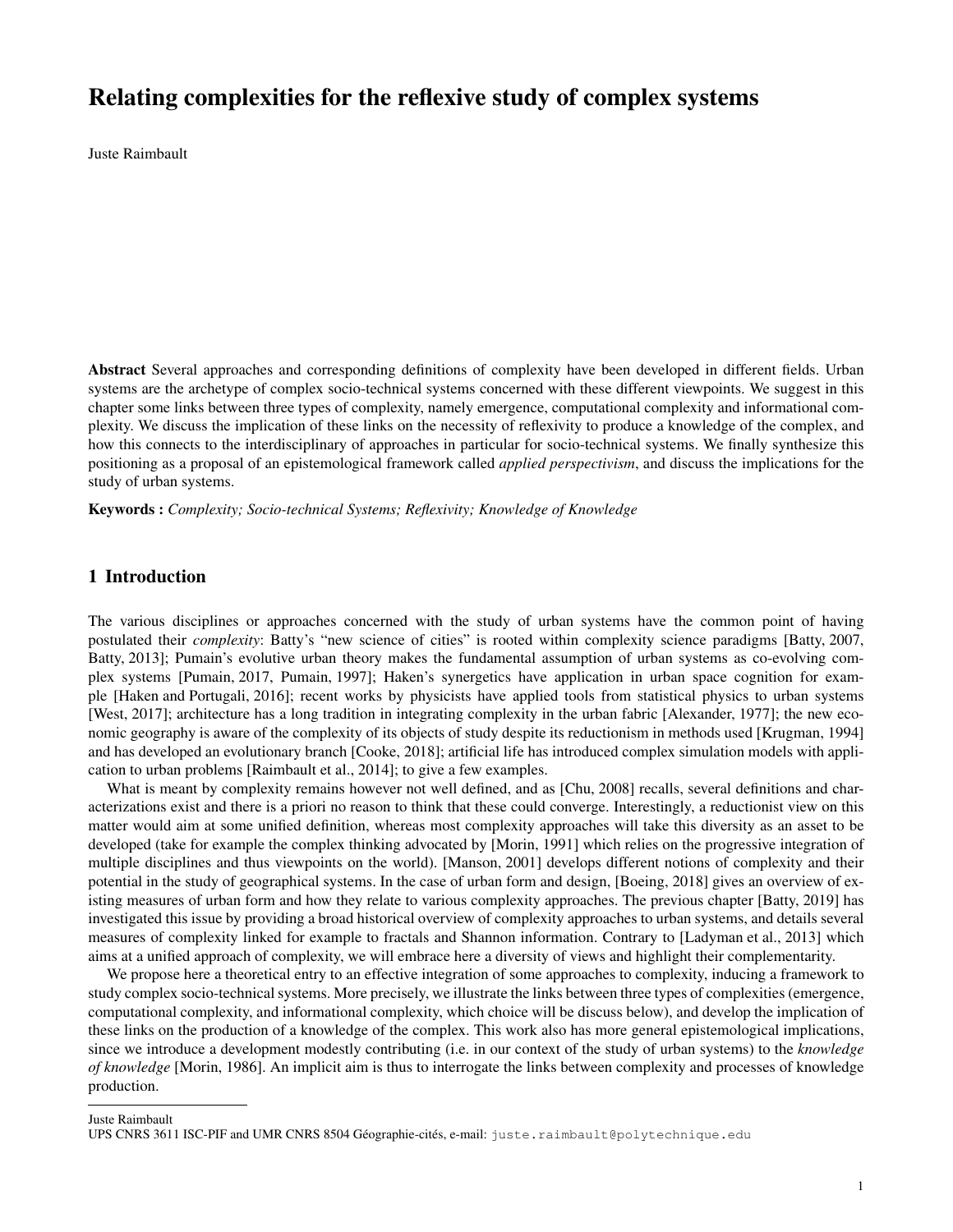Our argument will therefore (i) establish some links between different types of complexities; (ii) explore the necessity of reflexivity possibly as a consequence of these links; (iii) suggest a practical framework to apply these principles to the construction of integrative approaches to complex systems.

The rest of this chapter is organized as follows: we first introduce more precisely the types of complexities we consider; we then detail some links which are currently not obvious in the literature (i.e. between computational complexity and informational complexity with emergence). After recalling reasons suggesting a necessity of reflexivity, we sketch how the production of knowledge on complex systems falls at the intersection of different complexities and how this implies reflexivity. We finally develop implications for interdisciplinarity, introduce the corresponding applied perspectivism framework and discuss the implications for the study of urban systems.

#### 2 Complexity and complexities

What is meant by complexity of a system often leads to misunderstandings since it can be qualified according to different dimensions and visions. We distinguish first the complexity in the sense of weak emergence and autonomy between the different levels of a system, and on which different positions can be developed as in [Deffuant et al., 2015]. We will not enter a finer granularity, the vision of social complexity giving even more nightmares to the Laplace daemon, and since it can be understood as a stronger emergence (in the sense of weak and strong emergence as viewed by [Bedau, 2002]).

We thus simplify and assume that the nature of systems plays a secondary role in our reflexion, and therefore consider complexity in the sense of an emergence. This choice answers the rationale that a certain level of complexity can already be present in the *structure* of a system (in the sense of the interaction between its elements) whatever the complexity of its elements themselves. This idea is in line with the "sociophysics" approach to socio-technical and human issues as claimed by [Caldarelli et al., 2018], in the sense of extracting patterns and modeling stylized processes<sup>1</sup>. We do not tackle here the question of relating complexities between levels of a system, which remains open (a system composed of complex agents can sometimes be simple and reciprocally) and is out of the reach of this work. This issue is related to finding the appropriate design of levels in modeling and the appropriate ontology to answer a given question [Roth, 2009]. [Wolf et al., 2018] suggest for example that biological complexity has intrinsic physical roots, implying a transfer of complexity between two distinct levels.

Beyond the view of complexity as emergence, we distinguish two other "types" of complexity, namely computational complexity and informational complexity, that can be seen as measures of complexity, but that are not directly equivalent to emergence. We can for example consider the use of a simulation model, for which interactions between elementary agents translate as a coded message at the upper level: it is then possible by exploiting the degrees of freedom to minimize the quantity of information contained in the message. The different languages require different cognitive efforts and compress the information in a different way, having different levels of measurable complexity [Febres et al., 2013]. In a similar way, architectural artefacts are the result of a process of natural and cultural evolution, and witness more or less this trajectory.

Numerous other conceptual or operational characterizations of complexity exist, and it is clear that the scientific community has not converged on a unique definition. Indeed, [Chu, 2008] proposes to continue exploring the different existing approaches, as proxies of complexity in the case of an essentialism, or as concepts in themselves otherwise. This approach that is in a certain way reflexive, since the complexity should emerge naturally from the interaction between these different approaches studying complexity, hence the reflexivity. An example of approach not taken into account here is chaos in dynamical systems, although numerous links for example with computational complexity [Prokopenko et al., 2019] naturally exist. We propose to focus only on the three concepts described above in particular, for which the relations are already not obvious.

Indeed, links between these three types of complexity are not systematic, and depend on the system considered. Epistemological links can however be introduced. We will develop the links between emergence and the two other complexities, since the link between computational complexity and informational complexity is relatively well explored, and corresponds to issues in the compression of information and signal processing, or moreover in cryptography.

We can furthermore note that complexity is not the only concept for which different approaches diverge for complex enough systems: [Thurner et al., 2017] detail three approaches to entropy, linked to information theory, thermodynamics and statistical inference, and show that the corresponding measures do not coincide for some examples of complex systems.

<sup>&</sup>lt;sup>1</sup> We however do not endorse the idea that importing methods and tools from physics to study social problems would consist in a "physics of human" since the objects studies are not physical objects anymore - this relates to the debate wether disciplines can be defined by methods or by objects of study; we believe that the emergence of disciplines is far more complex and also involves social phenomena, as illustrated by the imperialist positioning of [Caldarelli et al., 2018].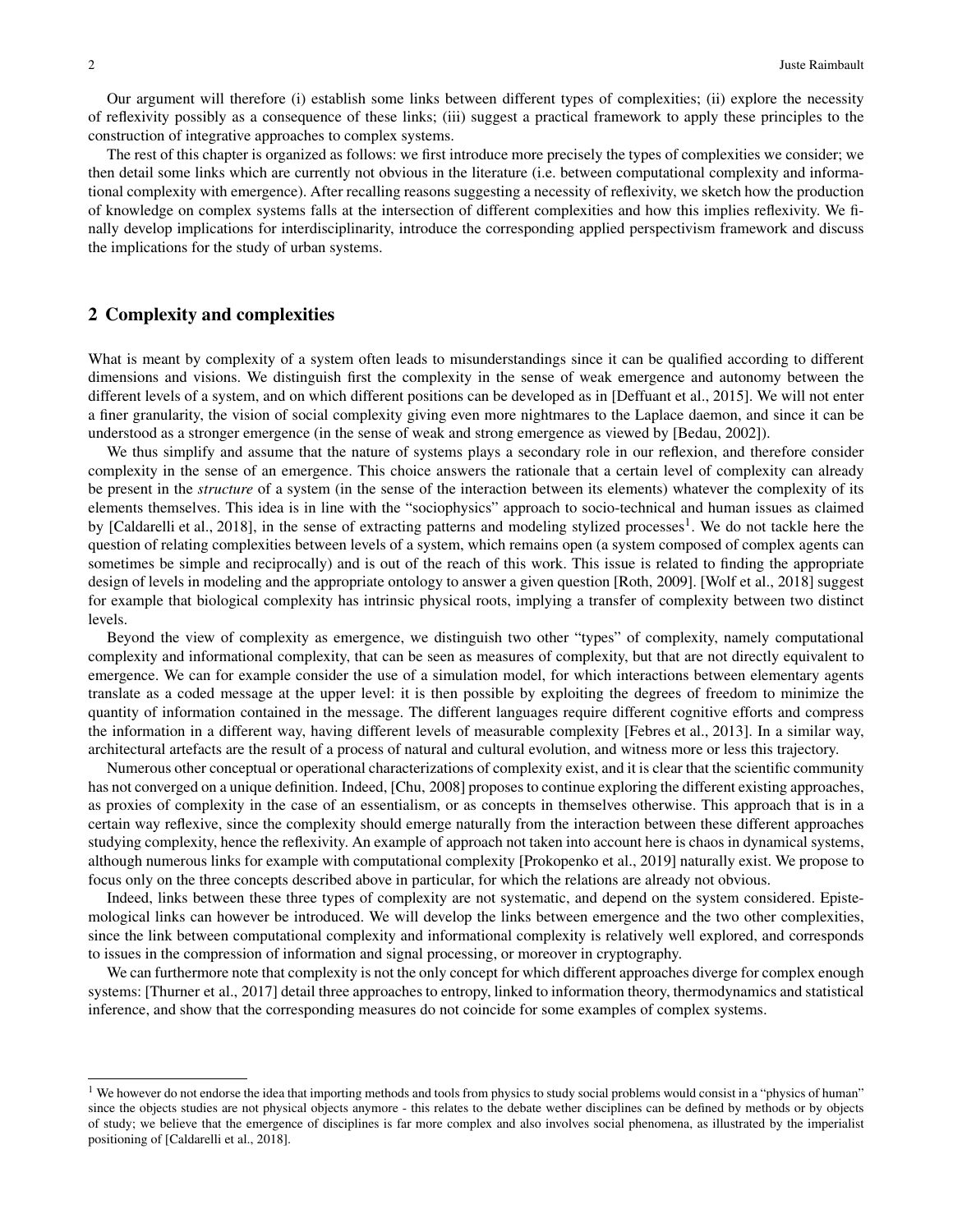#### 3 Computational complexity and emergence

Different clues suggest a certain necessity of computational complexity to have emergence in complex systems, whereas reciprocally a certain number of adaptive complex systems have high computational capabilities.

A first link where computational complexity implies emergence is suggested by an algorithmic study of fundamental problems in quantum physics. Indeed, [Bolotin, 2014] shows that the resolution of the Schrdinger equation with any Hamiltonian is a NP-hard and NP-complete problem, and thus that the acceptation of  $P \neq NP$  implies a qualitative separation between the microscopic quantum level and the macroscopic level of the observation. Therefore, it is indeed the complexity (here in the sense of their computation) of interactions in a system and its environment that implies the apparent collapse of the wave function, what rejoins the approach of [Gell-Mann and Hartle, 1996] by quantum decoherence, which explains that probabilities can only be associated to decoherent histories (in which correlations have led the system to follow a trajectory at the macroscopic scale). The *Quantum Measurement Problem* arises when considering a microscopic wave function giving the state of a system that can be the superposition of several states, and consists in a theoretical paradox, on the one hand the measures being always deterministic whereas the system has probabilities for states, and on the other hand the issue of the non-existence of superposed macroscopic states (collapse of the wave function). As reviewed by [Schlosshauer, 2005], different epistemological interpretations of quantum physics are linked to different explanations of this paradox, including the "classical" Copenhagen one which attributes to the act of observation the role of collapsing the wave function. [Gell-Mann and Hartle, 1996] recalls that this interpretation is not absurd since it is indeed the correlations between the quantum object and the world that product the decoherent history, but that it is far too specific to consider the observer only, and that the collapse happens in the emergence itself: the cat is either dead or living, but not both, before we open the box. The paradox of the Schrdinger cat appears then as a fundamentally reductionist perspective, since it assumes that the superposition of states can propagate through the successive levels and that there would be no emergence, in the sense of the constitution of an autonomous upper level. To summarize, the work of [Bolotin, 2014] suggests that computational complexity is sufficient for the presence of emergence. From a contrapositive point of view, [Elliott and Gu, 2017] show that quantum computation reduces drastically the memory needed to simulate stochastic processes, highlighting also the role of the memory space dimension in computational complexity. Backing up these ideas, [Davies, 2004] suggests the existence of a minimal computational complexity for a system to exhibit emergence, based on a theoretical information capacity of the universe.

An other approach proposed by [Frauchiger and Renner, 2018] demonstrates that quantum theory is inconsistent with its use to describe itself. More precisely, it is shown through a thought experiment that complex macroscopic systems that would answer to quantum rule and would themselves use quantum mechanics to describe the world leads to an intrinsic contradiction. This suggests an other entry to emergence and the decoherence problem, and gives empirical support to this link between emergence and computational complexity.

This effective separation of scales does not a priori imply that the lower level does not play a crucial role, since [Vattay et al., 2015] proves that the properties of quantum criticality are typical of molecules of the living, without a priori any specificity for life in this complex determination by lower scales: [Verlinde, 2017] has recently introduced a new approach linking quantum theories and general relativity in which it is shown that gravity could be an emergent phenomenon and that path-dependency in the deformation of the original space introduces a supplementary term at the macroscopic level, which allows explaining the deviations in observational data attributed up to now to *dark matter*.

Reciprocally, the link between computational complexity and emergence is revealed by questions linked to the nature of computation [Moore and Mertens, 2011]. Cellular automatons, that are moreover crucial for the understanding of several complex systems, have been shown as Turing-complete, i.e. if it is able to compute the same functions than a Turing machine, commonly accepted as all what is "computable" (CHURCH's thesis). The Game of Life is such an exemple [Beer, 2004]. There even exists a programming language allowing to code in the *Game of Life*, available at https://github.com/ QuestForTetris. Its genesis finds its origin in a challenge posted on *codegolf* aiming at the conception of a Tetris game simulated by the game of life, and ended in an extremely advanced collaborative project. This property of the game of life to be used as a computing device can be used to simulate "meta-pixels", i.e. a cellular automaton at an upper level [Todesco, 2013], which behavior weakly emerges from the lower cell but for which rules can be autonomously stated, illustrating a system that could in theory exhibit weak emergence at an arbitrary number of level. This also suggests an importance of reflexivity, on which we will come back below.

Some organisms without a central nervous system are capable of solving difficult decisional problems [Reid et al., 2016]. An ant-based algorithm is shown by [Pintea et al., 2017] as solving a Generalized Travelling Salesman Problem (GTSP), problem which is NP-difficult. This fundamental link had already been conceived by TURING, since beyond his fundamental contributions to contemporary computer science, he studied morphogenesis and tried to produce chemical models to explain it [Turing, 1952] (that were far from actually explaining it but which conceptual contributions were fundamental, in particular for the concept of reaction-diffusion). We moreover know that a minimum of complexity in terms of constituting interactions in a particular case of agent-based system (models of boolean networks), and thus in terms of possible emergences, implies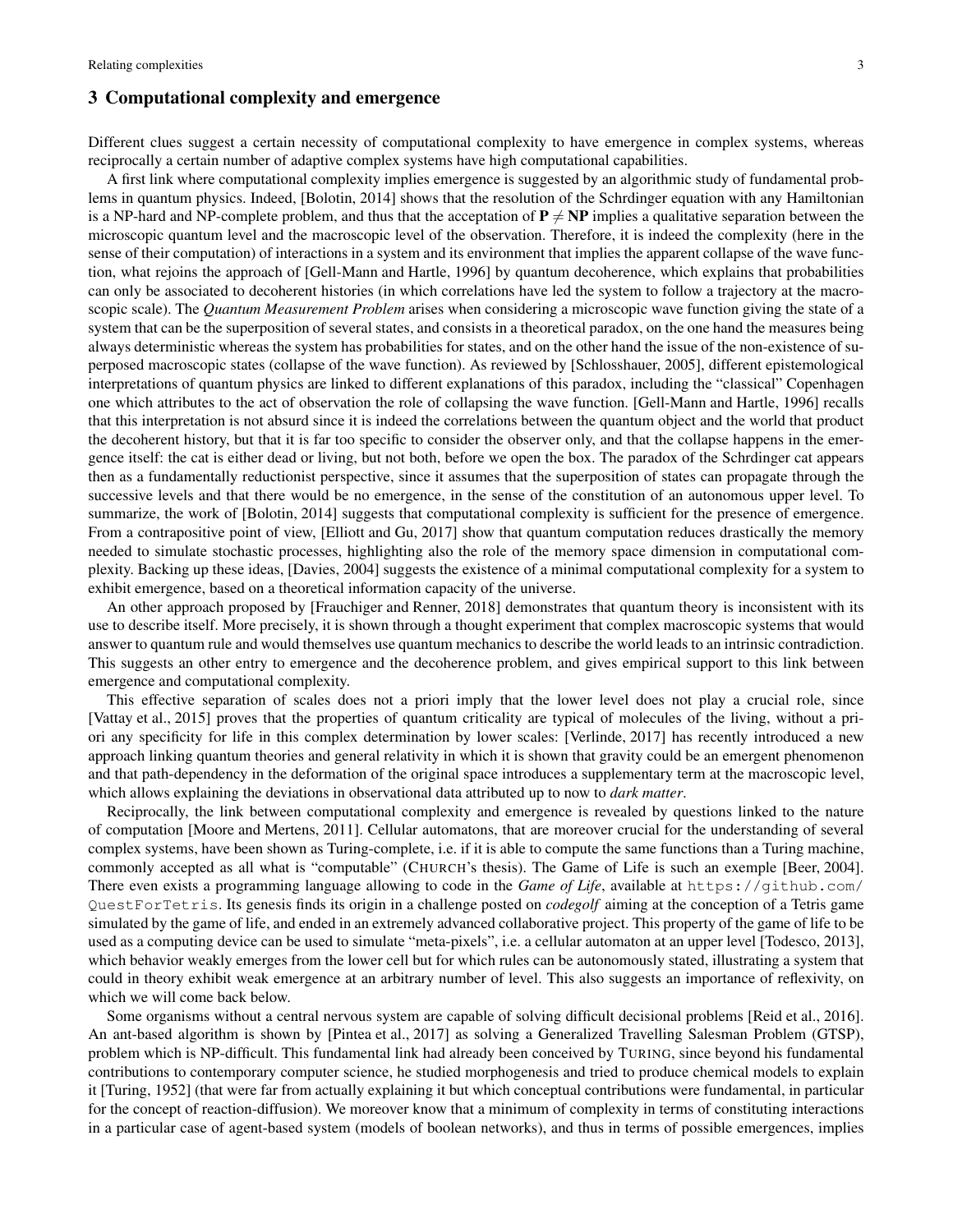a lower bound on computational complexity, which becomes significant as soon as interactions with the environment are added [Tošić and Ordonez, 2017].

#### 4 Informational complexity and emergence

Informational complexity (see [DeDeo, 2016] for a smooth introduction to information theory), or the quantity of information contained in a system and the way it is stored, also bears some fundamental links with emergence. Information is equivalent to the entropy of a system and thus to its degree of organisation - this what allows to solve the apparent paradox of the Maxwell Daemon that would be able to diminish the entropy of an isolated system and thus contradict the second law of thermodynamics: it indeed uses the information on positions and velocities of molecules of the system, and its action balances to loss of entropy through its captation of information (the Maxwell Daemon is more than an intellectual construction: [Cottet et al., 2017] implements experimentally a daemon at the quantic level).

This notion of local increase in entropy has been largely studied by CHUA under the form of the *Local Activity Principle*, which is introduced as a third principle of thermodynamics, allowing to explain with mathematical arguments the selforganization for a certain class of complex systems that typically involve reaction-diffusion equations [Mainzer and Chua, 2013].

The way information is stored and compressed is essential for life, since the ADN is indeed an information storage system, which role at different levels is far from being fully understood. Cultural complexity also witnesses of an information storage at different levels, for example within individuals but also within artefacts and institutions, and information flows that necessarily deal with the two other types of complexities. Information flows are essential for self-organization in a multi-agent system. Collective behaviors of fishes or birds are typical examples used to illustrate emergence and belong to the canonic examples of complex systems. We only begin to understand how these flows structure the system, and what are the spatial patterns of information transfer within a *flock* for example: [Crosato et al., 2017] introduce first empirical results with transfer entropy for fishes and lay the methodological basis of this kind of studies. Similarly, [Lecheval et al., 2018] show that nonlinear interaction between fishes are essential for the propagation of information in the school during a collective U-turn. [Lizier et al., 2008] introduces a local measure of transfer entropy to characterize information diffusion in cellular automatons. In the field of artificial life, open-ended evolution is an open research area closely link to emergence, and [Corominas-Murtra et al., 2018] introduce a definition of open-ended evolution based on algorithmic information theory.

Furthermore, different theoretical approaches of complex systems suggest a strong link between informational complexity and self-organization. For example, [Haken and Portugali, 2016] develops an overview from the point of view of synergetics on the role of different type of informations in self-organizing systems ranging from neuroscience and cognition to urban dynamics. The theoretical approach of multi-scale information to complex systems proposed by [Allen et al., 2017], defining an information profile across scales which shape will be linked to the complexity of the system, is an other crucial entry into complexity from the viewpoint of information theory. [Gershenson, 2012] proposes to interpret complex systems as evolving information, and introduces rules for the behavior of information which are particularly suited to the understanding of cognition and life. Finally, [Hoel, 2017] shows that the causal structure of some systems in terms of information theory can only be captured by considering emerging levels.

#### 5 Reflexivity in the study of complex systems

Furthermore, one aspect of knowledge production on complex systems which seems to be recurrent and even inevitable, is a certain level of reflexivity (and that would be inherent to complex system in comparison to simple systems, as we will develop further). We mean by this term both a practical reflexivity, i.e. a necessity to increase the level of abstraction, such as the need to reconstruct in an endogenous way the disciplines in which a reflexion is positioned as proposed by [Raimbault, 2017], or to reflect on the epistemological nature of modeling when constructing a model, but also a theoretical reflexivity in the sense that theoretical apparels or produced concepts can recursively apply to themselves.

The practical inevitability of reflexivity is well-known in social sciences and humanities, but [Bourdieu, 2004] postulated this would be more generally linked to the nature of scientific knowledge which is inherently social [Maton, 2003]. In the case of a strong constructivist approach to science, knowledge is by nature reflexive but highly contingent to the social structure producing it. The question remains open for disciplines in which the object of study is not social or anthropologic, but as soon as producers of knowledge are potential subjects to be studied, the discipline becomes reflexive. There are some clues that reflexivity may be more generally needed in the study of complex systems and not only social systems: in the context of simulating open-ended evolution, what is a grand challenge in the field of artificial life, [Banzhaf et al., 2016] suggest that a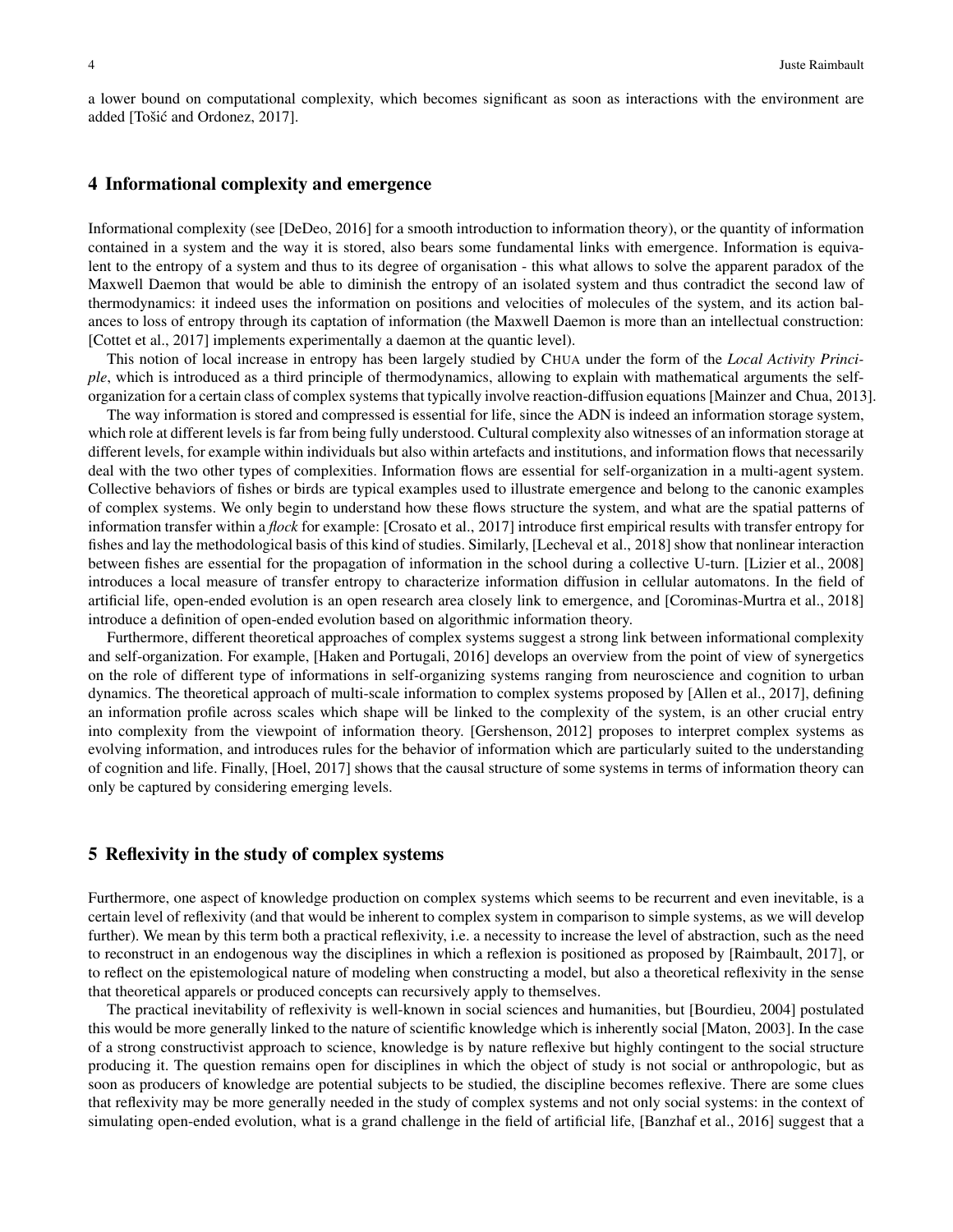reflexive programming language, in the sense that it can write or embed parts of its own code recursively, would be a crucial feature to simulate open-ended evolution.

This practical observation can be related to old epistemological debates questioning the possibility of an objective knowledge of the universe that would be independent of our cognitive structure, somehow opposed to the necessity of an "evolutive rationality" implying that our cognitive system, product of the evolution, mirrors the complex processes that led to its emergence, and that any knowledge structure will be consequently reflexive. We naturally do not pretend here to bring a response to such a broad and vague question as such, but we propose a potential link between this reflexivity and the nature of complexity.

#### 6 Production of knowledge

#### *6.1 From complexity to reflexivity*

We know have enough material to come to the importance of reflexivity in studying complexity. It is possible to position knowledge production at the intersection of interactions between types of complexity developed above. First of all, knowledge as we consider it can not be dissociated from a collective construction, and implies thus an encoding and a transmission of information: this relates at an other level to all issues linked to scientific communication. The production of knowledge thus necessitates this first interaction between computational complexity and informational complexity. The link between informational complexity and emergence is introduced if we consider the establishment of knowledge as a morphogenetic process. It is shown by [Antelope et al., 2016] that the link between form and function is fundamental in psychology: we can interpret it as a link between information and meaning, since semantics of a cognitive object can not be considered without a function. [Hofstadter, 1980] recalls the importance of symbols at different levels for the emergence of a thought, that consist in signals at an intermediate level. Finally, the last relation between computational complexity and emergence is the one allowing us a positioning in particular on knowledge production on complex systems, the previous links being applicable to any type of knowledge.

Therefore, any *knowledge of the complex* embraces not only all complexities and their relations in its content, but also in its nature as we just showed. The structure of knowledge in terms of complexity is analog to the structure of systems its studies. We postulate that this structural correspondence implies a certain recursivity, and thus a certain level of *reflexivity* (in the sens of knowledge of itself and its own conditions). In other words and as we will detail more below, understanding the complex requires complexity, what is intrinsically reflexive.

#### *6.2 The complexity of interdisciplinarity*

We can try to extend to reflexivity in terms of a reflexion on the disciplinary positioning: following [Pumain, 2005], the complexity of an approach is also linked to the diversity of viewpoints that are necessary to construct it. Some links with the previous types of complexities naturally appear: for example, [Gell-Mann, 1995] considers the effective complexity as an *Algorithmic Information Content* (close to Kolmogorov complexity) of a Complex Adaptive System *which is observing an other* Complex Adaptive System, what gives their importance to informational and computational complexities and suggests the importance of the observational viewpoint, and by extension of their combination. This furthermore paves the way for the perspectivist approach of complex sciences we will introduce below.

This "interdisciplinary complexity" would be a supplementary dimension linked to the knowledge of complex systems. To reach this new type of complexity, reflexivity must be at the core of the approach. [Read et al., 2009] recall that innovation has been made possible when societies reached the ability to produce and diffuse innovation on their own structure, i.e when they were able to reach a certain level of reflexivity. The *knowledge of the complex* would thus be the product and the support of its own evolution thanks to reflexivity which played a fundamental role in the evolution of the cognitive system: we could thus suggest to gather these considerations, as proposed by PUMAIN, as a new epistemological notion of *evolutive rationality*.

It is highly likely that these approaches could not be tackled in a simple way. Indeed, we can remark that given the law of *requisite complexity*, proposed by [Gershenson, 2015] as an extension of *requisite variety* [Ashby, 1991]. One of the crucial principles of cybernetics, the *requisite variety*, postulates that to control a system having a certain number of states, the controller must have at least as much states. [Gershenson, 2015] proposes a conceptual extension to complexity, which can be theoretically justified for example by [Allen et al., 2017] which introduce the multi-scale *requisite variety*, showing its compatibility with a theory of complexity based on information theory. Therefore the *knowledge of the complex* will necessarily have to be a *complex knowledge*. This other point of view reinforces the necessity of reflexivity, since following MORIN (see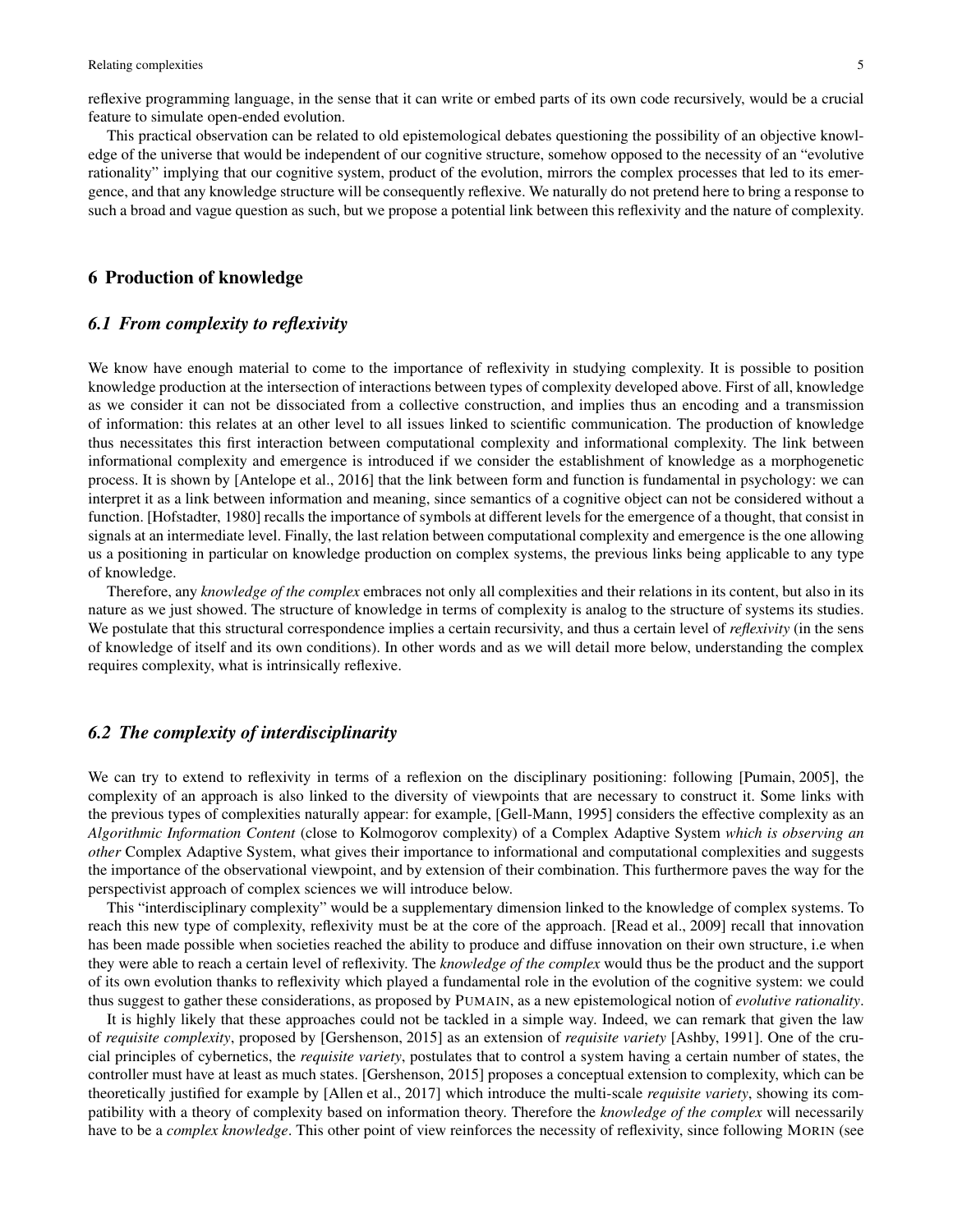for example [Morin, 1991] on the production of knowledge), the *knowledge of knowledge* is central in the construction of a complex thinking.

#### 7 Discussion

#### *7.1 Towards an epistemological framework of applied perspectivism*

The view of complexity we just gave can be formulated as a research program, for the development of an *applied perspectivism*, which has already been sketched for example by [Banos et al., 2018]. This epistemological positioning is based on Giere's perspectivism [Giere, 2010b] and aims at sketching practical research guidelines from its viewpoint. We recall that perspectivism has been commented as a "third way" beyond the constructivism-realism debate, which stipulates that any scientific knowledge construction process as a perspective by an agent to answer a purpose with a media, which is called a model. This cognitive approach to science [Giere, 2010a] is compatible with the view of cognitive systems by [Gershenson, 2012] as agents processing information and with the view of [Gell-Mann, 1995] of effective complexity as already mentioned.

This approach is particularly relevant for the study of complex multidimensional systems: [Muelder and Filatova, 2018] show for example that even different formalizations of the same theory can lead to highly different outcomes. This does not imply that one is more relevant than others (this point being validated by the internal consistence and external validations), but on the contrary that they inform on different dimensions of the system.

[Raimbault, 2017] has introduced a knowledge framework to study complex systems, based on complementary *knowledge domains*, which are the theoretical, empirical, modeling, data, methods and tools domains. Any scientific perspective on a complex system would then be a co-evolutive system of cognitive agents and the knowledge domains. Applied perspectivism would then consist in the reflexive quantification of these dynamics during the production of knowledge itself, and a proactive engagement of agents in the explicit positioning of their perspectives and the construction of integrative coupled perspectives.

The main principles of applied perspectivism would in particular include, echoing several of the golden rules by [Banos, 2013] for simulation models in social sciences:

- Actively foster the consistence of several perspectives when studying a common object, and foster their communication and integration. This point is exactly the virtuous spiral between disciplinarity and interdisciplinarity introduced by [Banos, 2013].
- To ease the coupling of perspectives, each view to be included must be well self-aware of its own positioning in the scientific landscapes, of its own strengths and weaknesses, and what it can bring to an integrated perspective. To achieve this, an increased reflexivity of each discipline, including the ones which are traditionally not reflexive by nature, is crucial.
- The new simulation model exploration methods, which have recently provided new ways of producing knowledge [Pumain and Reuillon, 2017], help for a higher integration of knowledge domains, and thus of the components of perspectives. This is in line of considering computer simulation as genuine experiments themselves [Boge, 2019].
- Assuming some kind of "transfer hypothesis" between the models and the perspectives of which they are the media, an approach to couple perspectives (and for example theories) is achieved through the coupling of corresponding models. How to deal with possible ontological incompatibilities and how to couple models in general are open research questions that still need to be investigated for this point to be relevant.

At this stage, this framework remains at a proposal stage, and several directions must be developed to make it more robust: (i) as the framework acts in a way as a "model of scientific activities", we believe that a formalization into a modeling or logic framework would ensure a greater consistence (although several approach would be possible, recalling the reflexivity through the recursion in the framework itself that would need several perspectives to be described); (ii) in that spirit, specific simulation models can be developed to answer specific questions such as finding the appropriate compromise in the disciplinary-interdisciplinary interplay, or including more social aspects in the framework (incentives, relations between individuals); (iii) following these preliminary experiments, different practical implementations could be proposed and tested on real cases, such that these experimentations would inform back the framework itself and the different models.

In the concluding chapter of this book [Pumain and Raimbault, 2019], a sketch of reflexive analysis of urban theories is proposed, through a citation network analysis of the scientific neighborhood of cited references of all chapters in the book. The resulting knowledge maps provide an overview of involved disciplines and their relative positioning. Each approach could then use this knowledge on itself to refine research directions or interactions with other approaches.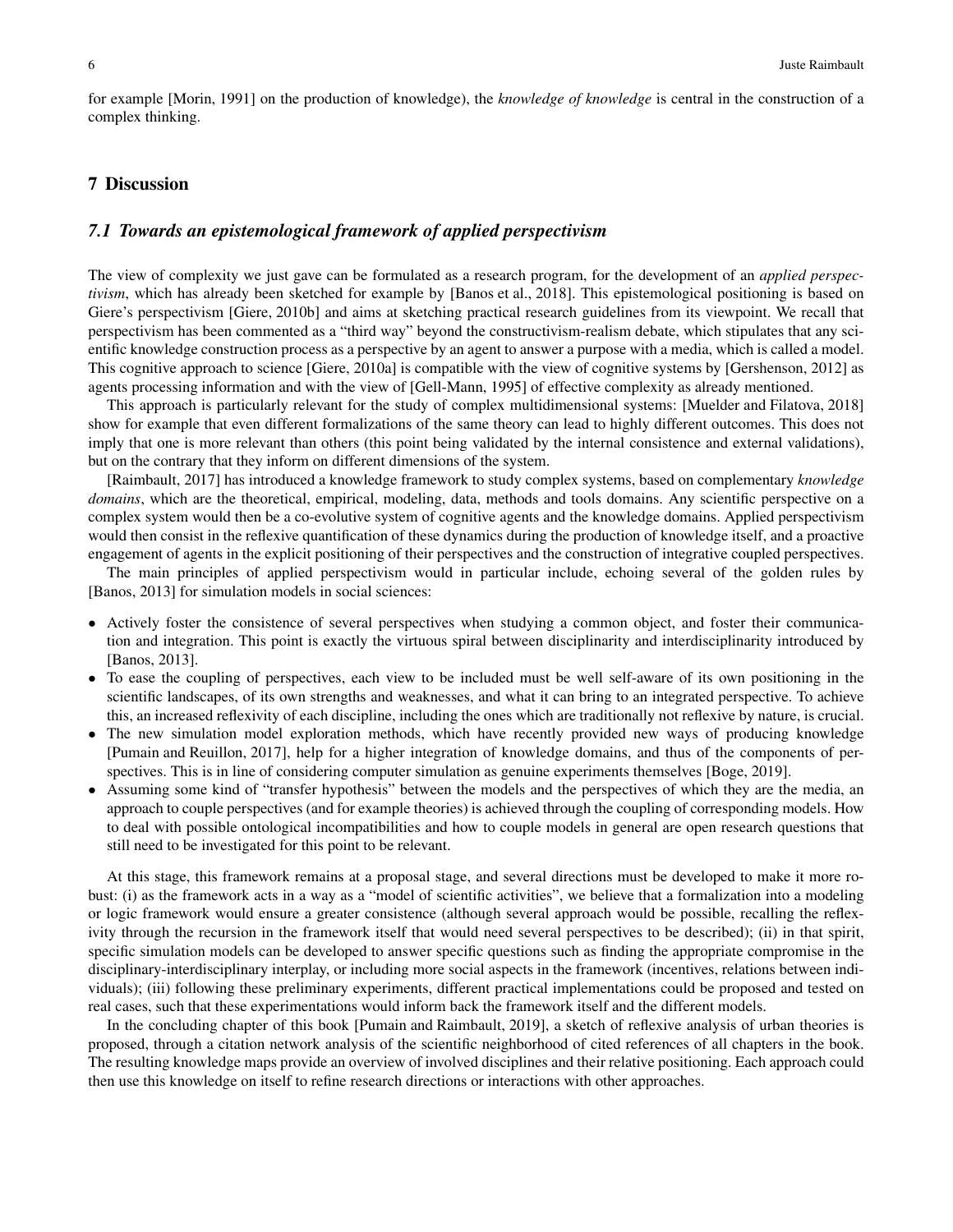#### *7.2 Implications for urban theories*

Our tour on complexities and reflexivity has direct implications for urban theories, since as we already developed, this kind of socio-technical system is the archetype of a complex system on which numerous complementary views can be formulated. We suggest that these aspects may transfer to the models themselves if they become relatively independent: [White et al., 2017] speculates that future urban modeling approaches will have to be themselves self-adaptive and be based on artificial intelligence to dynamically develop their responses to changing contexts of application. The development of multi-scale territorial models for sustainable policies, recalled as a crucial issue by [Rozenblat and Pumain, 2018], will indeed necessarily require first a practical epistemological reflexivity to integrate the several disciplines concerned (in particular geography and economics which have still much to do to communicate [Raimbault, 2017a]), and secondly a reflexion on the emergence of intelligence in territorial systems themselves.

Our work suggests the crucial role of reflexivity to study urban systems, and some links remain also to be established with other types of reflexivity and methods to reach it, such as the one proposed by [Anzoise, 2017] to enhance reflexivity of all actors in anthropological research, including not only researchers but also others stakeholders and the people studied. Also, our view of integrated knowledge domains, goes as already suggested by [Raimbault, 2017b] in a direction beyond the arbitrary "qualitative-quantitative" opposition which is a recurrent issue in social sciences, and echoes previous proposals in the literature such as [Shah and Corley, 2006] suggesting that more robust theories shall get rid of this opposition.

Finally, we can try to summarize from these epistemological developments some "practical" implications that could be used as useful guides for complex urban research:

- 1. As suggested by the applied perspectivist positioning, the coupling of models should play a crucial role in the capture of complexity.
- 2. Similarly, the inspiration for complex urban approaches shall essentially be interdisciplinary and aim at combining different points of view.
- 3. Different knowledge domains can not be dissociated for any complex approach, and should be use them in a strongly dependent way.
- 4. These approaches should imply a certain level of reflexivity.
- 5. The construction of a complex knowledge [Morin, 1991] is neither inductive nor deductive, but constructive in the idea of a morphogenesis of knowledge: it can be for example difficult to clearly identify precise "scientific deadlocks" since this metaphor assumes that an already constructed problem has to be unlocked, and even to constrain notions, concepts, objects or models in strict analytical frameworks, by categorizing them following a fixed classification, whereas the issue is to understand if the construction of categories is relevant. Doing it a posteriori is similar to a negation of the circularity and recursion of knowledge production. The elaboration of ways to report knowledge that would translate the diachronic character and its evolutive properties remains an open problem.

#### Conclusion

We started a journey into concepts of complexity by illustrating numerous approaches from diverse fields considering urban systems as complex and introducing corresponding concepts. This suggested to investigate the links between different types of complexities. We then suggested that the production of knowledge on the complex is at the intersection of these links between complexities, and hence that reflexivity of this knowledge could be necessary. This naturally brought us to complexity as a diversity of viewpoints on a system. These considerations are summarized into a proposal of an epistemological framework of *applied perspectivism*, that we believe to be a useful tool for future complex urban theories and models. A broader integration with other views of complexity and existing approaches in social sciences remains to be done, such as evidence-based foundations of the approach, achieving its own reflexivity.

#### References

- [Alexander, 1977] Alexander, C. (1977). *A pattern language: towns, buildings, construction*. Oxford university press.
- [Allen et al., 2017] Allen, B., Stacey, B. C., and Bar-Yam, Y. (2017). Multiscale information theory and the marginal utility of information. *Entropy*, 19(6):273.
- [Antelope et al., 2016] Antelope, C., Hubatsch, L., Raimbault, J., and Serna, M. J. (2016). An interdisciplinary approach to morphogenesis. SFIC-SSS 2016 Proceedings.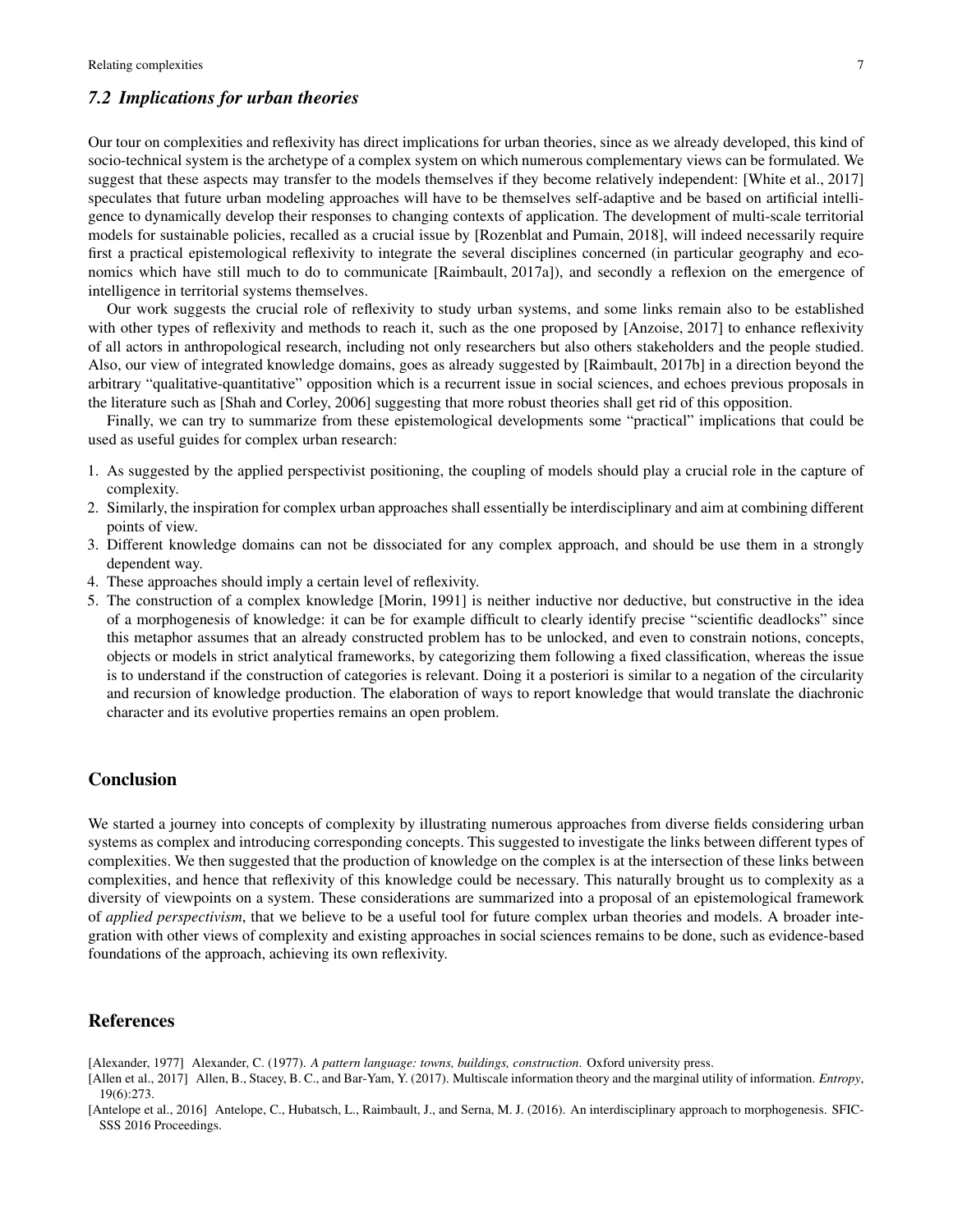- [Anzoise, 2017] Anzoise, V. (2017). Perception and (re) framing of urban environments: a methodological reflection toward sentient research. *Visual Anthropology*, 30(3):191–205.
- [Ashby, 1991] Ashby, W. R. (1991). Requisite variety and its implications for the control of complex systems. In *Facets of systems science*, pages 405–417. Springer.
- [Banos, 2013] Banos, A. (2013). Pour des pratiques de modélisation et de simulation libérées en géographies et shs. *HDR. Université Paris*, 1.

[Banos et al., 2018] Banos, A., Chasset, P.-O., Commenges, H., Cottineau, C., Pumain, D., and Raimbault, J. (2018). A spatialised bibliometrics approach of a scientific journal production. *ArXiv e-prints*.

- [Banzhaf et al., 2016] Banzhaf, W., Baumgaertner, B., Beslon, G., Doursat, R., Foster, J. A., McMullin, B., De Melo, V. V., Miconi, T., Spector, L., Stepney, S., et al. (2016). Defining and simulating open-ended novelty: requirements, guidelines, and challenges. *Theory in Biosciences*, 135(3):131–161.
- [Batty, 2007] Batty, M. (2007). *Cities and complexity: understanding cities with cellular automata, agent-based models, and fractals*. MIT press.
- [Batty, 2013] Batty, M. (2013). *The new science of cities*. MIT Press.
- [Batty, 2019] Batty, M. (2019). Which complexity for urban systems ? In *Theories and models of urbanization*. Springer lecture notes in morphogenesis.
- [Bedau, 2002] Bedau, M. (2002). Downward causation and the autonomy of weak emergence. *Principia: an international journal of epistemology*,  $6(1):5-50.$
- [Beer, 2004] Beer, R. D. (2004). Autopoiesis and cognition in the game of life. *Artificial Life*, 10(3):309–326.
- [Boeing, 2018] Boeing, G. (2018). Measuring the complexity of urban form and design. *URBAN DESIGN International*, 23(4):281–292.
- [Boge, 2019] Boge, F. J. (2019). Why computer simulations are not inferences, and in what sense they are experiments. *European Journal for Philosophy of Science*, 9(1):13.
- [Bolotin, 2014] Bolotin, A. (2014). Computational solution to quantum foundational problems. *arXiv preprint arXiv:1403.7686*.
- [Bourdieu, 2004] Bourdieu, P. (2004). *Science of science and reflexivity*. Polity.
- [Caldarelli et al., 2018] Caldarelli, G., Wolf, S., and Moreno, Y. (2018). Physics of humans, physics for society. *Nature Physics*, 14(9):870.
- [Chu, 2008] Chu, D. (2008). Criteria for conceptual and operational notions of complexity. *Artificial Life*, 14(3):313–323.

[Cooke, 2018] Cooke, P. (2018). Evolutionary complexity geography and the future of regional innovation and growth policies. In *Resilience and Regional Dynamics*, pages 11–30. Springer.

- [Corominas-Murtra et al., 2018] Corominas-Murtra, B., Seoane, L. F., and Sole, R. (2018). Zipfs law, unbounded complexity and open-ended ´ evolution. *Journal of the Royal Society Interface*, 15(149):20180395.
- [Cottet et al., 2017] Cottet, N., Jezouin, S., Bretheau, L., Campagne-Ibarcq, P., Ficheux, Q., Anders, J., Auffèves, A., Azouit, R., Rouchon, P., and Huard, B. (2017). Observing a quantum maxwell demon at work. *Proceedings of the National Academy of Sciences*, 114(29):7561–7564.
- [Crosato et al., 2017] Crosato, E., Jiang, L., Lecheval, V., Lizier, J. T., Wang, X. R., Tichit, P., Theraulaz, G., and Prokopenko, M. (2017). Informative and misinformative interactions in a school of fish. *arXiv preprint arXiv:1705.01213*.
- [Davies, 2004] Davies, P. (2004). Emergent biological principles and the computational properties of the universe: Explaining it or explaining it away: Essays & commentaries. *Complexity*, 10(2):11–15.
- [DeDeo, 2016] DeDeo, S. (2016). Information theory for intelligent people.
- [Deffuant et al., 2015] Deffuant, G., Banos, A., Chavalarias, D., Bertelle, C., Brodu, N., Jensen, P., Lesne, A., Müller, J.-P., Perrier, É., and Varenne, F. (2015). Visions de la complexité. le démon de laplace dans tous ses états. *Natures Sciences Sociétés*, 23(1):42–53.
- [Elliott and Gu, 2017] Elliott, T. J. and Gu, M. (2017). Occam's Vorpal Quantum Razor: Memory Reduction When Simulating Continuous-Time Stochastic Processes With Quantum Devices. *ArXiv e-prints*.
- [Febres et al., 2013] Febres, G., Jaffe, K., and Gershenson, C. (2013). Complexity measurement of natural and artificial languages. ´ *arXiv preprint arXiv:1311.5427*.
- [Frauchiger and Renner, 2018] Frauchiger, D. and Renner, R. (2018). Quantum theory cannot consistently describe the use of itself. *Nature communications*, 9(1):3711.
- [Gell-Mann, 1995] Gell-Mann, M. (1995). *The Quark and the Jaguar: Adventures in the Simple and the Complex*. Macmillan.
- [Gell-Mann and Hartle, 1996] Gell-Mann, M. and Hartle, J. B. (1996). Quantum mechanics in the light of quantum cosmology. In *Foundations Of Quantum Mechanics In The Light Of New Technology: Selected Papers from the Proceedings of the First through Fourth International Symposia on Foundations of Quantum Mechanics*, pages 347–369. World Scientific.
- [Gershenson, 2012] Gershenson, C. (2012). The world as evolving information. In *Unifying Themes in Complex Systems VII*, pages 100–115. Springer.
- [Gershenson, 2015] Gershenson, C. (2015). Requisite variety, autopoiesis, and self-organization. *Kybernetes*, 44(6/7):866–873.
- [Giere, 2010a] Giere, R. N. (2010a). *Explaining science: A cognitive approach*. University of Chicago Press.
- [Giere, 2010b] Giere, R. N. (2010b). *Scientific perspectivism*. University of Chicago Press.
- [Haken and Portugali, 2016] Haken, H. and Portugali, J. (2016). Information and selforganization: A unifying approach and applications. *Entropy*, 18(6):197.
- [Hoel, 2017] Hoel, E. (2017). When the map is better than the territory. *Entropy*, 19(5):188.
- [Hofstadter, 1980] Hofstadter, D. R. (1980). *Gödel, escher, bach*. Vintage Books New York.
- [Krugman, 1994] Krugman, P. (1994). Complex landscapes in economic geography. *The American Economic Review*, 84(2):412–416.
- [Ladyman et al., 2013] Ladyman, J., Lambert, J., and Wiesner, K. (2013). What is a complex system? *European Journal for Philosophy of Science*, 3(1):33–67.
- [Lecheval et al., 2018] Lecheval, V., Jiang, L., Tichit, P., Sire, C., Hemelrijk, C. K., and Theraulaz, G. (2018). Social conformity and propagation of information in collective u-turns of fish schools. *Proc. R. Soc. B*, 285(1877):20180251.
- [Lizier et al., 2008] Lizier, J. T., Prokopenko, M., and Zomaya, A. Y. (2008). Local information transfer as a spatiotemporal filter for complex systems. *Physical Review E*, 77(2):026110.
- [Mainzer and Chua, 2013] Mainzer, K. and Chua, L. O. (2013). *Local activity principle*. World Scientific.
- [Manson, 2001] Manson, S. M. (2001). Simplifying complexity: a review of complexity theory. *Geoforum*, 32(3):405–414.
- [Maton, 2003] Maton, K. (2003). Reflexivity, relationism, & research: Pierre bourdieu and the epistemic conditions of social scientific knowledge. *Space and culture*, 6(1):52–65.
- [Moore and Mertens, 2011] Moore, C. and Mertens, S. (2011). *The nature of computation*. Oxford University Press.